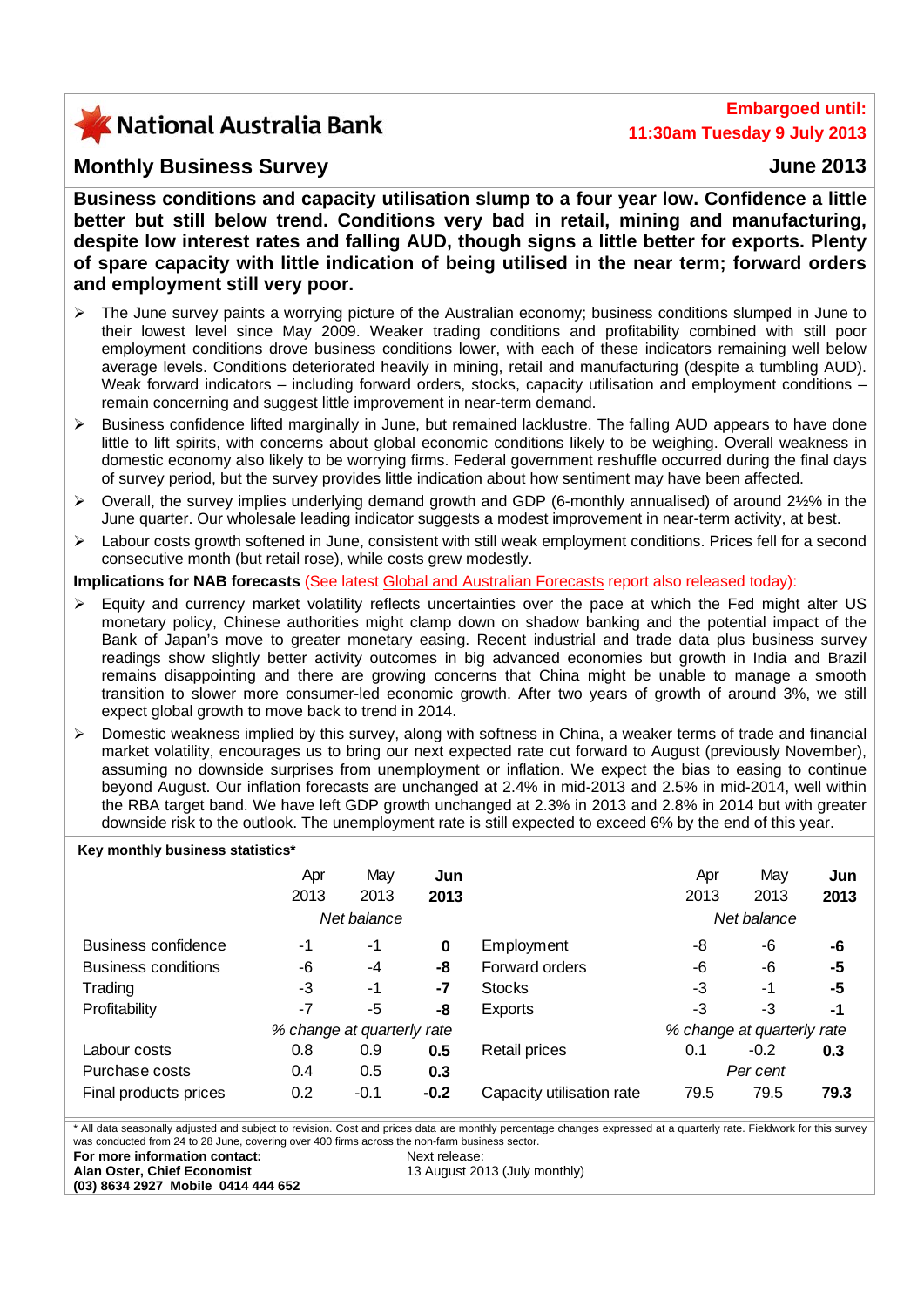## **Analysis**

**Business conditions** slumped to -8 points in June, from -4 points in May, which was the weakest reading since May 2009. This more than reversed the tentative signs of improvement in April and May. Most concerning in June was the collapse in retail, mining and manufacturing conditions, with retail activity deteriorating to its weakest level in the history of the monthly survey (since 1997). All of this weakness has come about despite relatively easy monetary policy settings and the recent depreciation of the Australian dollar, which should be helping to improve Australia's competitiveness. While industry activity readings were heavily skewed to the downside, conditions in finance/ business/ property bucked the trend, lifting to their highest level in two years. Overall, the outlook for near-term activity remains worrisome, with forward orders, stocks, employment conditions and capacity utilisation all remaining well below historical average levels.

**Business confidence** improved only marginally in June, up 1 to zero points; this reading implies that the number of optimistic and pessimistic firms was broadly similar in the month. Mining became by far the most pessimistic in June – consistent with the slowing in mining investment and further declines in commodity prices during the month – while the consumer dependent wholesale and retail industries also appear downcast. Elsewhere, confidence levels were marginally positive, where firms may be looking forward to the benefits of a lower Australian dollar. This survey was conducted during the week that Kevin Rudd was re-elected as Prime Minister, though it is difficult to gauge from the responses how this affected business confidence, if at all. Internationally, it is possible that the expectation for the US Federal Reserve to begin tapering its asset purchasing program before the end of this year, which has raised expectations for the Fed funds rate to be lifted sooner, may be concerning Australian firms. Furthermore, the outlook for the Chinese economy appears to have become more worrying over recent months, which may be weighing (especially) on exporting firms.

### *Conditions fall to lowest level since May 2009*



*Average of the indexes of trading conditions, profitability and employment.*

#### *Confidence still lacklustre*

**Business confidence (net balance)**



*Excluding normal seasonal changes, how do you expect the business conditions facing your industry in the next month to change?*

**Business conditions by industry.** Business conditions deteriorated markedly in retail (down 17 to -28 points), mining (down 15 to -28 points) and manufacturing (down 13 to -27 points). The slump in retail activity is consistent with very poor forward orders in the previous month; while June is traditionally a seasonally strong month for retailers, this year's mid-year sales appear to have been underwhelming. While manufacturing conditions were very poor, confidence in this industry improved in June, which may reflect the expectation for a lower exchange rate to eventually strengthen international demand for Australian manufacturing exports and alleviate pressure from imports. The weakness in mining conditions can be explained by the slowing in mining investment and softening global commodities demand. In contrast, business conditions improved solidly in finance/ business/ property (up 12 to +12 points), possibly helped by relatively low borrowing rates as well as recent improvements in housing demand. Overall, conditions in the consumer dependent sectors (recreation & personal services to a lesser extent) remained poor in June. Until consumers' reluctance to borrow and spend on discretionary items eases it is unlikely that we will see a sustained improvement in consumption growth.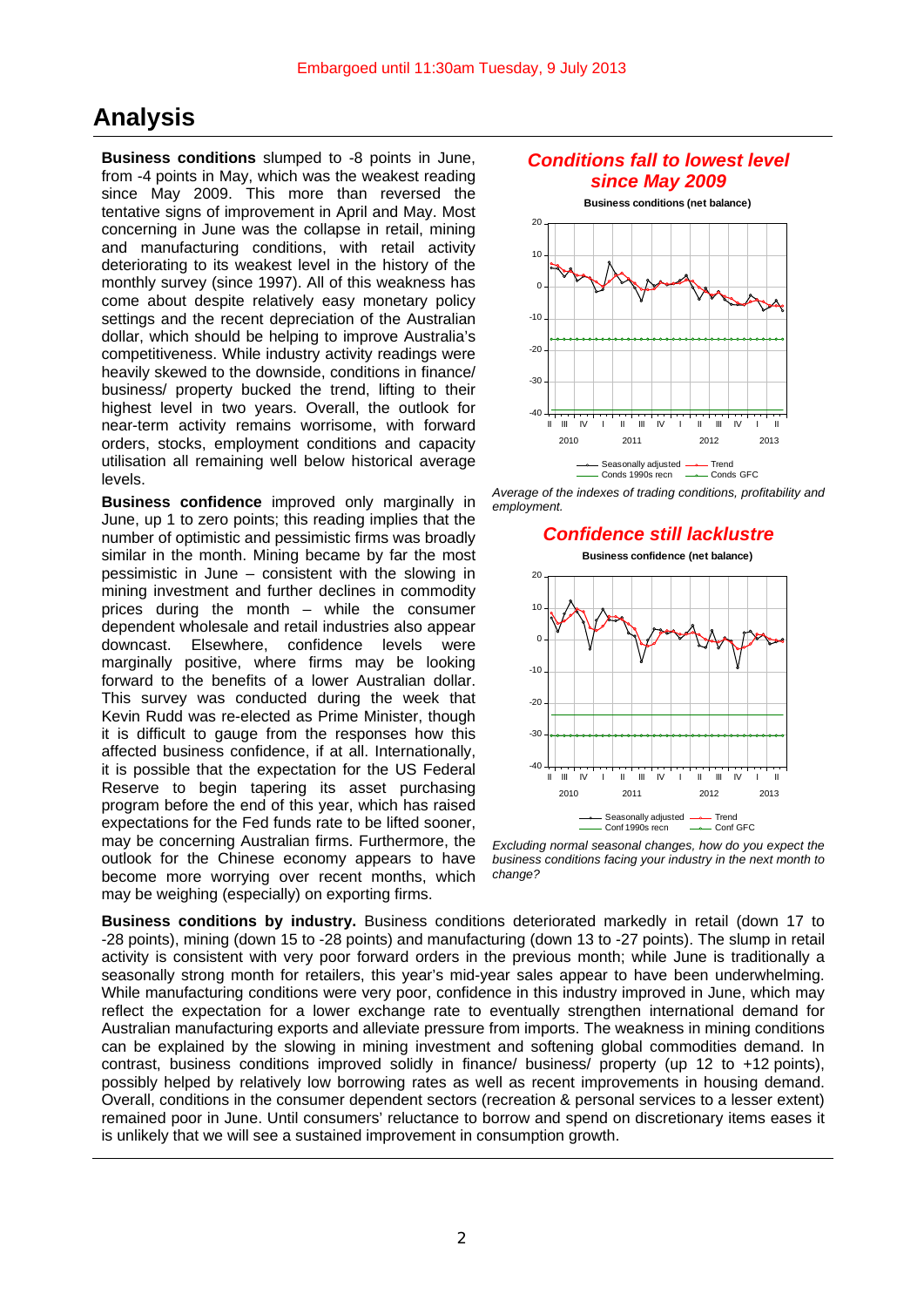# **Analysis (cont.)**

**Business conditions by state.** In June, trend conditions were broadly unchanged across states. Across the mainland states, activity was weakest in SA (-12 points), where fiscal consolidation appears to be weighing more heavily than in some of the other states. Trend conditions were also especially poor in WA, NSW (both -7) and Queensland (-6), likely reflecting the current weakness in mining activity. Business conditions were relatively less subdued for Victorian firms, trending at -4 index points, though seasonally adjusted conditions deteriorated heavily in the month implying some downside to future trend readings. The recent weakness in (seasonally adjusted) Victorian activity is consistent with reports of significant job cuts in some key Victorian industries.

**Business confidence by industry.** The pessimism that has crept into the mining sector since mid last year has become very apparent and persistent, with this industry remaining by far the most pessimistic overall. Confidence faltered modestly in wholesale and retail, with these sectors relatively downbeat in June. It is possible that the weakness in activity in these consumer dependent industries has weighed on expectations for the month ahead. Elsewhere, industries generally reported slight positive confidence readings; manufacturing confidence lifted notably, which may mean that the Australian dollar depreciation represents positive news. Confidence levels were weakest in mining (-21), wholesale (-9) and retail (-5), while they were least subdued in recreation & personal services (+3) and transport & utilities (+2).

**Business confidence by state.** Trend business confidence was little changed across the mainland states in June – softening a little in WA and Victoria, but otherwise remaining unchanged. The overall level of confidence was broadly similar across the states, ranging from +2 in Queensland – the only mainland state to report a positive reading – and -4 points in Victoria.

The **forward orders** index edged marginally higher in June – up 1 to -5 index points – and remained 4 points below the series long-run average since 1989. In levels terms, orders were especially weak in mining (-28), manufacturing (-20) and wholesale (-12), while they were strongest (and positive) in construction (+10). **Capacity utilisation** fell back in June, to 79.3%, which is the lowest outcome in four years. The fall was largely driven by an increase in mining and transport & utilities spare capacity, which was partly offset by increased capacity utilisation in construction. Utilised capacity was lowest in manufacturing (73.4%) and mining (75.3%) – consistent with very poor employment conditions in these industries. The **stocks** index – also a good indicator of current demand – fell back sharply, from -1 point in May to -5 points in June. Given a sharp deterioration in trading activity in the month, the fall in the stocks index implies that the unwinding of stocks was involuntary.

The **capital expenditure** index was unchanged at -3 index points in June. While mining capex reported a significant turnaround in the month – up 44 to  $-1$  index point – the trend in mining capex remains fairly subdued, at -18 points. The weakness in trend mining capex is consistent with official data and anecdotal reports that mining investment is beginning to slow. Capital expenditure also improved solidly in construction (up 9) and manufacturing (up 6), but the level of capex for these industries remained in negative territory. In levels terms, the capex index (seasonally adjusted) was lowest in manufacturing (-9) and wholesale (-6), while it was highest in recreation & personal services and transport & utilities (both +3). Uncertainty associated with the forthcoming Federal election may be a negative for capex plans.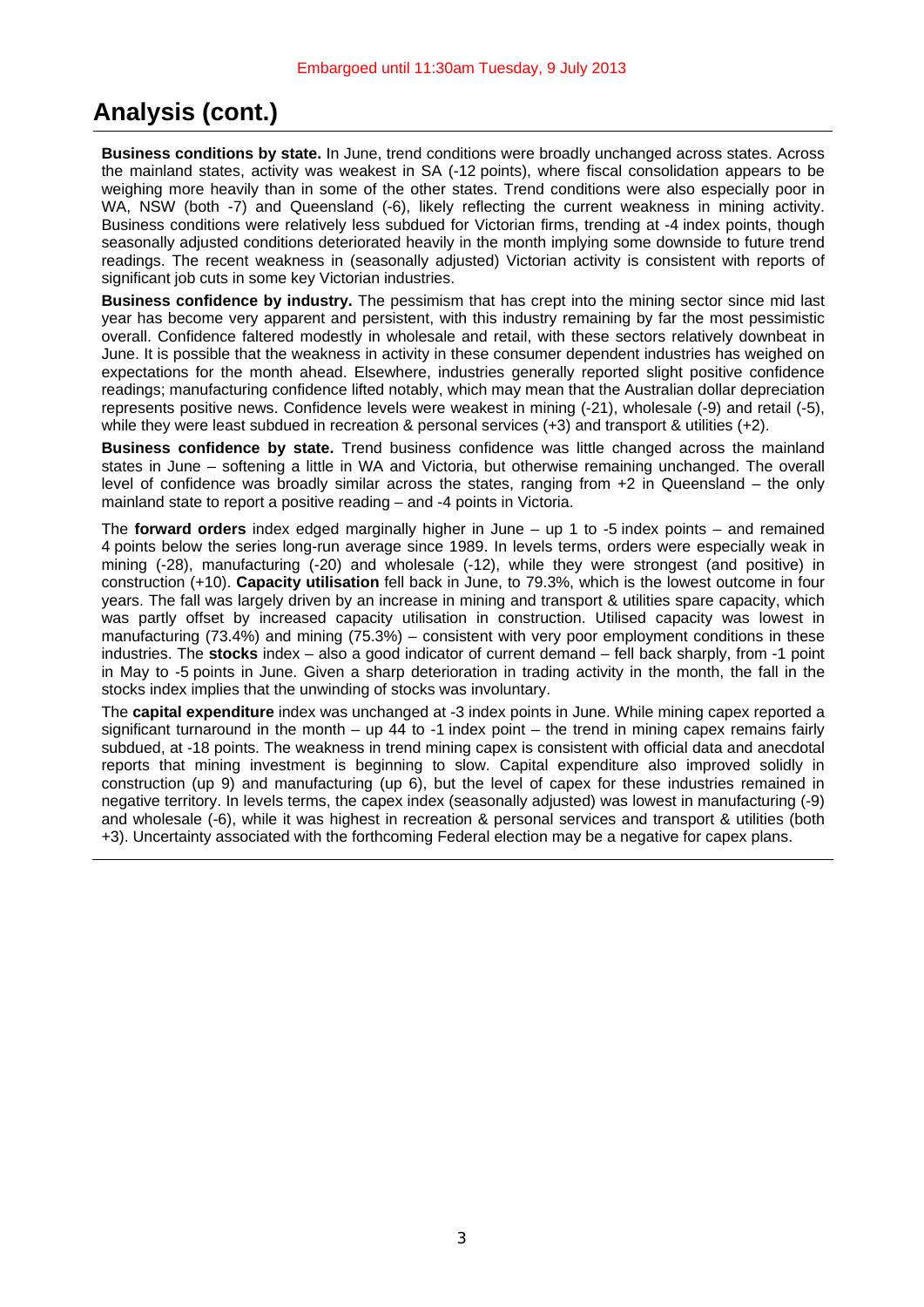# **Analysis (cont.)**

Based on forward orders, the survey implies 6-monthly annualised demand growth was around 2¼% in Q1 2013, much higher than the actual level of -0.2%. If we assume average monthly forward orders for the three months to June, the survey implies 6 monthly annualised demand growth will be around 2½% in Q2 2013. That is, a little stronger than Q1 growth but still below trend.

Similarly, based on average business conditions for Q1 2013, the survey implies 6-month annualised GDP growth (excluding mining) of around 3-3¼% in Q1 2013, somewhat higher than actual growth of 2¼%. If we assume average monthly business conditions for the three months to June, the implied growth rate would be around 2¼-½% in Q2 2013.

Elsewhere in the survey, cash flow (not seasonally adjusted) was strongest in finance/ business/ property and recreation & personal services, and weakest in mining and manufacturing.

**Labour costs** growth (a wages bill measure) softened to 0.5% in June, from 0.9% in May (at a quarterly rate). With employment conditions still very negative, the softening in labour costs growth does not necessarily imply a weakening in wage pressures. However, labour market conditions have been subdued for quite some time – employment conditions have been negative for 14 consecutive months – and when combined with a low level of capacity utilisation, the softness in labour costs growth implies wage pressures are limited. Labour costs growth was strongest in finance/ business/ property (1.2%, quarterly), while labour costs fell by 2.4% in mining.

**Final product prices** fell again in June, down 0.2% following a fall of 0.1% in the previous month (at a quarterly rate). The instance of deflation is consistent with particularly poor trading activity in June, as well substantial spare capacity. The weakness in product

prices was largely driven by continued declines in the mining sector, where prices fell by 3.3%, after falling by 2.2% in the previous month (at a quarterly rate)  $$ which is consistent with recent commodity price declines. Price inflation was only present for transport & utilities (0.4%) and retail (0.3%), while the price deflation was most apparent in mining (-3.3%) and manufacturing (-0.6%).

**Purchase cost** growth softened to 0.3% in June, from 0.5% in May (at a quarterly rate). The softening in purchase costs growth was largely driven by weaker growth in recreation & personal services (down 0.6 ppts to 0.2%) and transport & utilities (down 0.5% to 0%). This was partly offset by a slight pick up in manufacturing, mining and retail cost pressures. Overall, growth in purchase costs was strongest in wholesale (1.1%) and softest in transport & utilities (zero growth) and construction (0.1%).





-- Domestic demand -- Prediction from orders

### *GDP (ex coal) growth to remain close to current (low) levels in mid 2013*



## *Prices fall further – modest cost growth implies tighter margins*





*Based on respondent estimates of changes in labour costs and product. Retail prices are based on retail sector product price estimates.*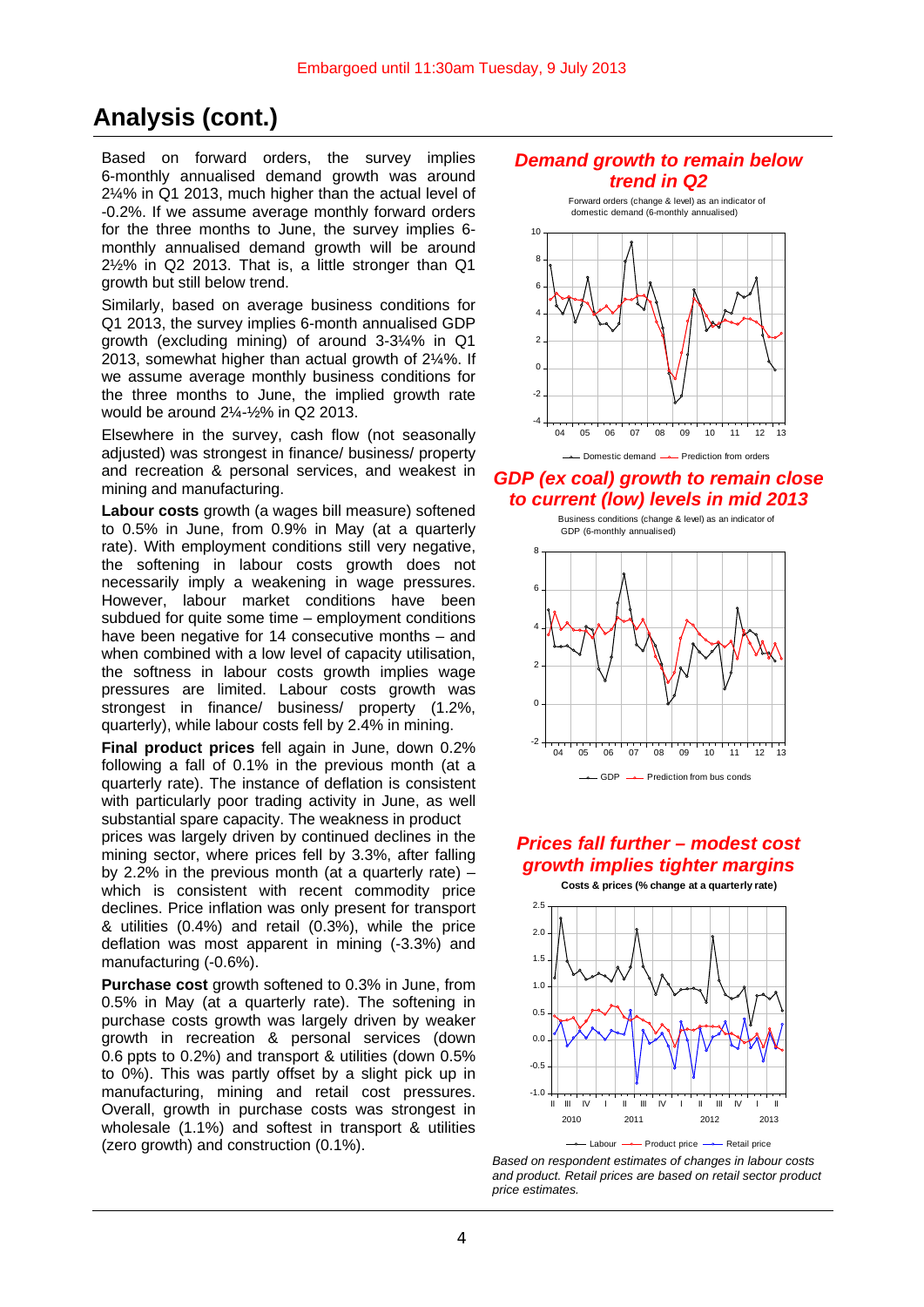## **Current business conditions**

The business conditions index pared back previous gains in June – down 4 points to -8 index points – falling to the lowest level since May 2009. While also very weak, trend conditions were unchanged in June, at -6 index points, which is 6 points below the series average since 1989 (a period which encompassed the early 1990s recession). The overall weakness in conditions implies that the domestic economic environment remains challenging.

### **Trading, profitability and employment**

The sharp fall in June business conditions reflected deteriorations in trading and profitability, while employment conditions were unchanged.

The sharp decline in **trading** activity in June was largely driven by retail (down 18), mining and manufacturing (both down 8). Finance/ business/ property was the only sector to report better trading conditions in the month (up 4). In levels terms, trading conditions were very subdued in retail (-34), manufacturing (-23) and mining (-16), while they were strongest in finance/ business/ property (+11) and recreation & personal services (+4).

### *Trading & profits sink, employment steady at still subdued level*

**All components of business conditions (net bal., s.a.)**



*Net balance of respondents who regard last month's trading / profitability / employment performance as good.* 

The weakening in **profitability** in June was reasonably broadly based across most industries. Profitability sank in mining (down 27), while it also fell markedly in transport & utilities (down 10), manufacturing, retail (both down 9) and wholesale (down 8). In contrast, profitability improved strongly in finance/ business/ property (up 16) and was marginally better in construction (up 1), albeit still weak. Profitability was weakest in mining (-38, the weakest outcome in a decade), manufacturing and retail (both -25), while it was strongest (and positive) in finance/ business/ property (+14) and recreation & personal services  $(+1).$ 

While **employment conditions** were unchanged in June, conditions remained varied across industries. Employment conditions weakened notably in retail (down 16) and manufacturing (down 15), while they strengthened considerably in transport & utilities (up 13), construction (up 9) and finance/ business/ property (up 8). Overall employment conditions were weakest in mining (-27), manufacturing (-26), retail (-16) and wholesale (-12), while they were least subdued in transport & utilities (+8) and finance/ business/ property (+2). The generally weak employment conditions reported here are broadly consistent with other indicators of labour market activity.



*Net balance of respondents reporting trading performance / profitability / employment as good or very good (rather than poor or very poor).*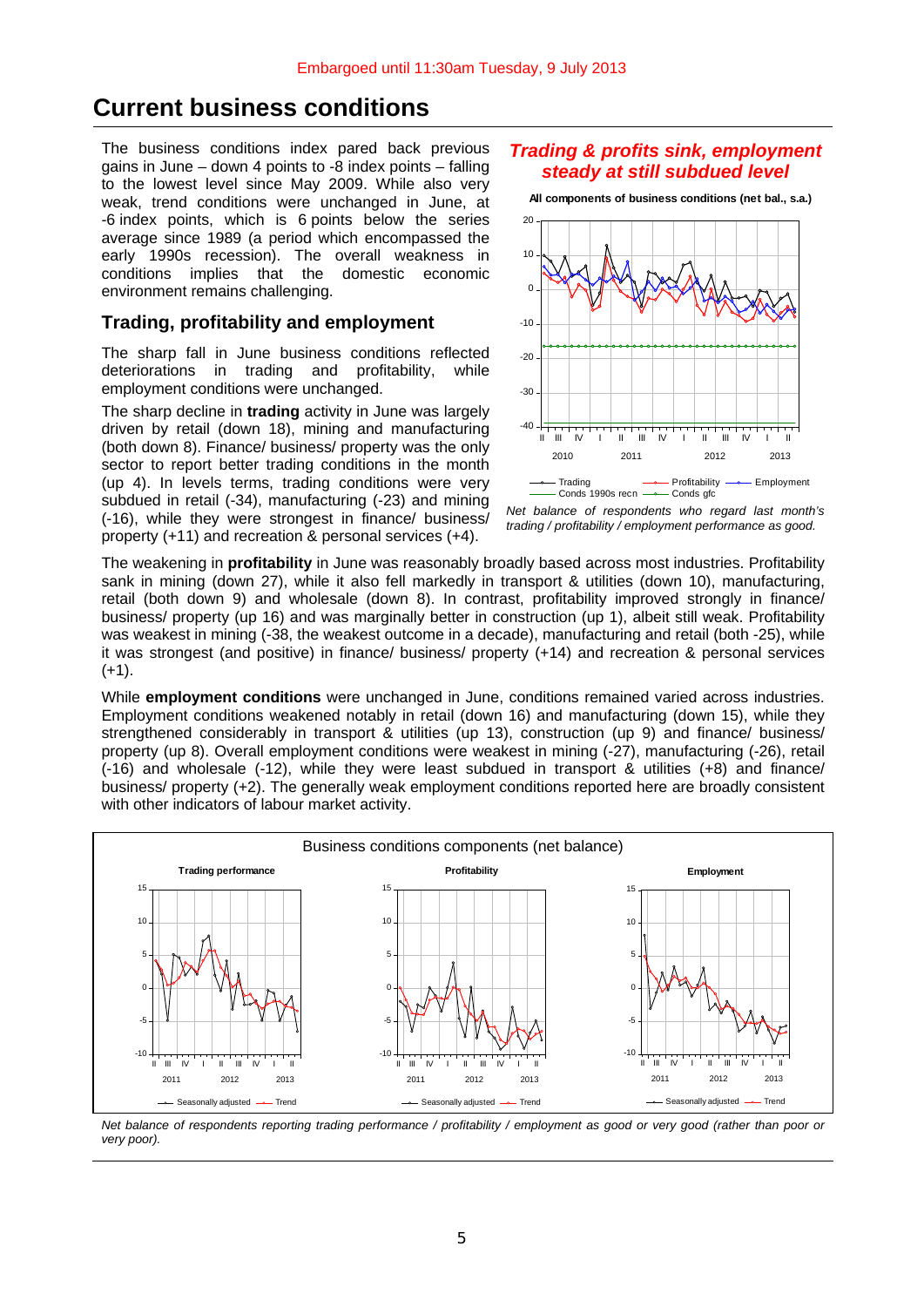## **Current business conditions (cont.)**

#### **Wholesale: Signalling continued softness in the domestic economy?**

The weakness in wholesaling that has persisted for the best part of 3½ years has continued into 2013. While conditions have been volatile in recent months, trend business conditions in wholesaling ticked up in June, to -10 points, but remained very poor overall.

Based on historical relationships, wholesale conditions appear to be a reasonably good predictor of overall business conditions – certainly there is strong statistical evidence of a leading relationship (Granger causality). Our analysis suggests that if seasonally adjusted wholesale conditions in June (-9) were to continue though to Q3 2013, overall business conditions could be expected to remain poor, averaging just -2 index points. That, in turn, is suggestive of an economy still running below trend and with little upward momentum in the growth rate.

The forward orders index rose only marginally in June, up 1 point to -5 index points, to remain below the series long-run average of -1 point since 1989. This measure of future demand implies that activity will remain poor through the middle of this year.

Forward orders deteriorated heavily in wholesale (down 9) and manufacturing (down 8) in June, with these falls broadly offset by improvements in retail (up 13) and construction (up 8). The improvement in construction orders has been fairly marked over recent months; looking through the volatility, trend orders have lifted by 12 points in the past two months. Orders were most subdued in mining (-28), manufacturing (-20) and wholesale (-12), while they were strongest (and positive) in construction (+10).

*Net balance of respondents with more orders from customers last month.*

In June, capacity utilisation eased to 79.3% from an already low 79.5% in the previous month, with this month's outcome almost 1 ppt below the series long-run average (of 80.4% since 1989). Capacity utilisation fell heavily in mining (down 3.4 ppts to 75.3%, the lowest outcome since October 2002), followed by transport & utilities (down 1.5 ppts to 81.0%). Partly offsetting these falls was a solid rise in utilised capacity of construction (up 1.7 ppts to 81.4%). In levels terms, capacity utilisation was highest in finance/ business/ property (82.0%), construction (81.4%) and recreation & personal services (81.3%), and lowest in manufacturing (73.4%) and mining (75.3%).

*Full capacity is the maximum desirable level of output using existing capital equipment.* 

#### *Wholesale activity points to modestly better overall conditions*



*Indicator = f(business conditions\_wsl, business conditions\_wsl(-1 to -4), ar(1), ar(3))* 

#### **Forward orders** *New orders still weak, but stabilising*



### **Capacity utilisation** *Plenty of spare capacity*

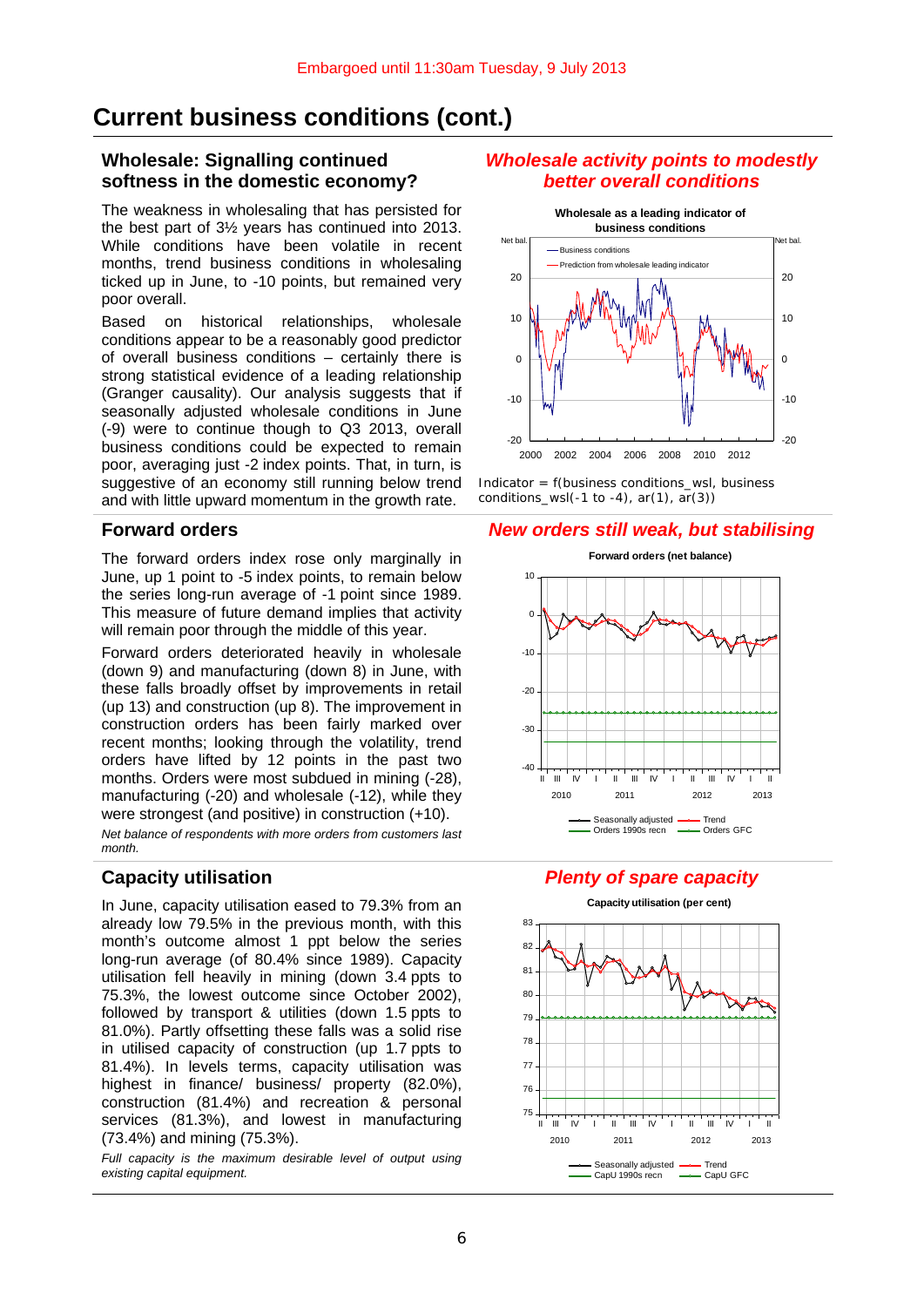# **Current business conditions (cont.)**

The stocks index fell by 4 points to -5 points in June, more than offsetting a pick up in May. In trend terms, the index fell by 2 points to -3 index points, to remain below the series long-run average of +1 point since 1989.

The stocks index fell significantly in mining (down 13), transport & utilities (down 12) and retail (down 11); construction (up 12) and recreation & personal services (up 2) were the only industries to report an increase. When combined with the deterioration in trading activity, the fall in stocks appears to have been voluntary. In levels terms, stock indices were lowest in mining (-27) and wholesale (-11), while the index was highest (and positive) in construction (+3).

*Net balance of respondents with a rise in stocks last month*

The capex index remained at  $-3$  index points  $-$  the equal lowest outcome in almost four years. This outcome came despite a sharp pick-up in mining capex (up 44 to -1 point); looking through the volatility, trend mining capex eased modestly to -18 points in June. In the non-resource sector, the capex index lifted in construction (up 9) and manufacturing (up 6), while it declined notably in finance/ business /property (down 6) and retail (down 4). In levels terms, capex was lowest in manufacturing (-9) and wholesale (-6), while it was highest in transport & utilities and recreation & personal services (both +3).

*Net balance of respondents with an increase in capital expenditure last month.*

The exports index, which represents export conditions for the economy as a whole, lifted modestly to -1 point in June, from -3 points in May. The rise in exports was broadly based across industries in the month, with manufacturing the only exception (down 2 points). The most notable improvements were in finance/ business/ property (up 7), construction and wholesale (both up 5). It appears that the recent depreciation in the Australian dollar may be helping to strengthen Australia's international competitiveness. The exports index was highest in construction (+4) and finance/ business/ property (+3), and lowest in manufacturing (-11) and mining (-2).

The exporters' sales index, which represents export conditions for exporting industries, also lifted, to -4 points, from -11 points in May.

*Net balance of respondents with an increase in export sales last month.*

### **Stocks** *Voluntary de-stocking begins*



### **Capital expenditure** *Capex remains close to 4 year low*



### **Exports** *Lower \$ appears to be helping exports*

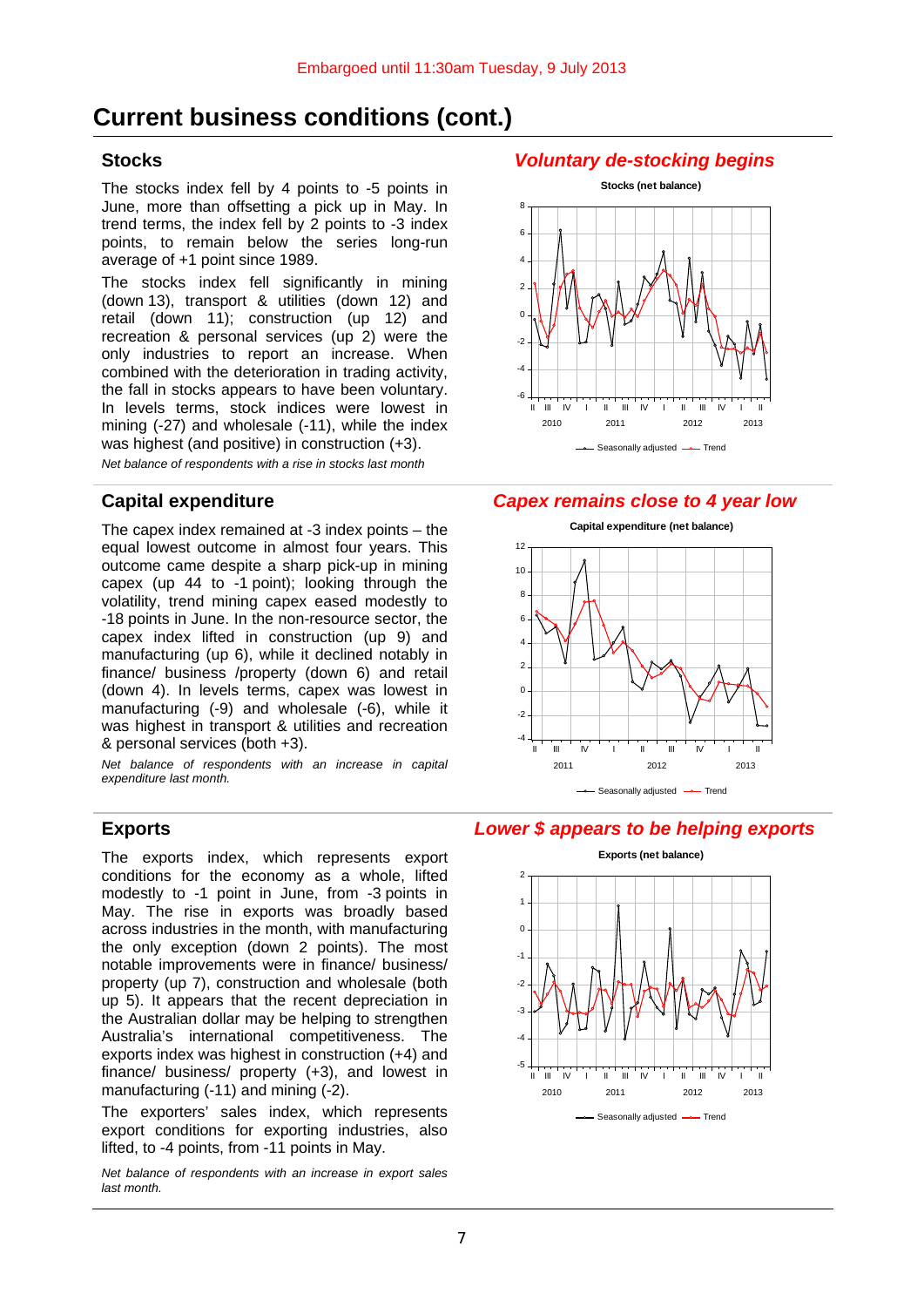## **Current business conditions (cont.)**

Borrowing conditions tightened moderately in June, suggesting that finance became more difficult for businesses to access in the month.

The net borrowing index (easier minus harder) fell from zero points to -3 points in June. This outcome entirely reflected a decline in the proportion of firms finding borrowing easier, while the proportion of firms finding borrowing more difficult to obtain was unchanged. Overall, around one third of firms required borrowing in June.

*In terms of the borrowings required for your business in the last month, has it been …*

### **Credit availability** *Borrowing conditions tighten*



More difficult  $\Box$  Unchanged  $\Box$  Easier  $\Box$  No borrowing required

### *Range of industry conditions continues to narrow*

The variation in business conditions across industry has been quite pronounced since late 2009, largely reflecting the relative strength of mining and service related<br>industries compared to the weaker compared to the weaker consumer dependent and trade based industries following the GFC. However, the range of industry conditions has narrowed notably over the past year or so. This can be observed by comparing the difference between the best performing and worst performing industries each month.

While the variation in conditions across industries has narrowed more recently, it largely reflects a weakening in conditions of the previously stronger performing industries – including mining, services and transport firms – suggesting weakness elsewhere may be spreading.

## **Monthly Business Conditions by Industry**



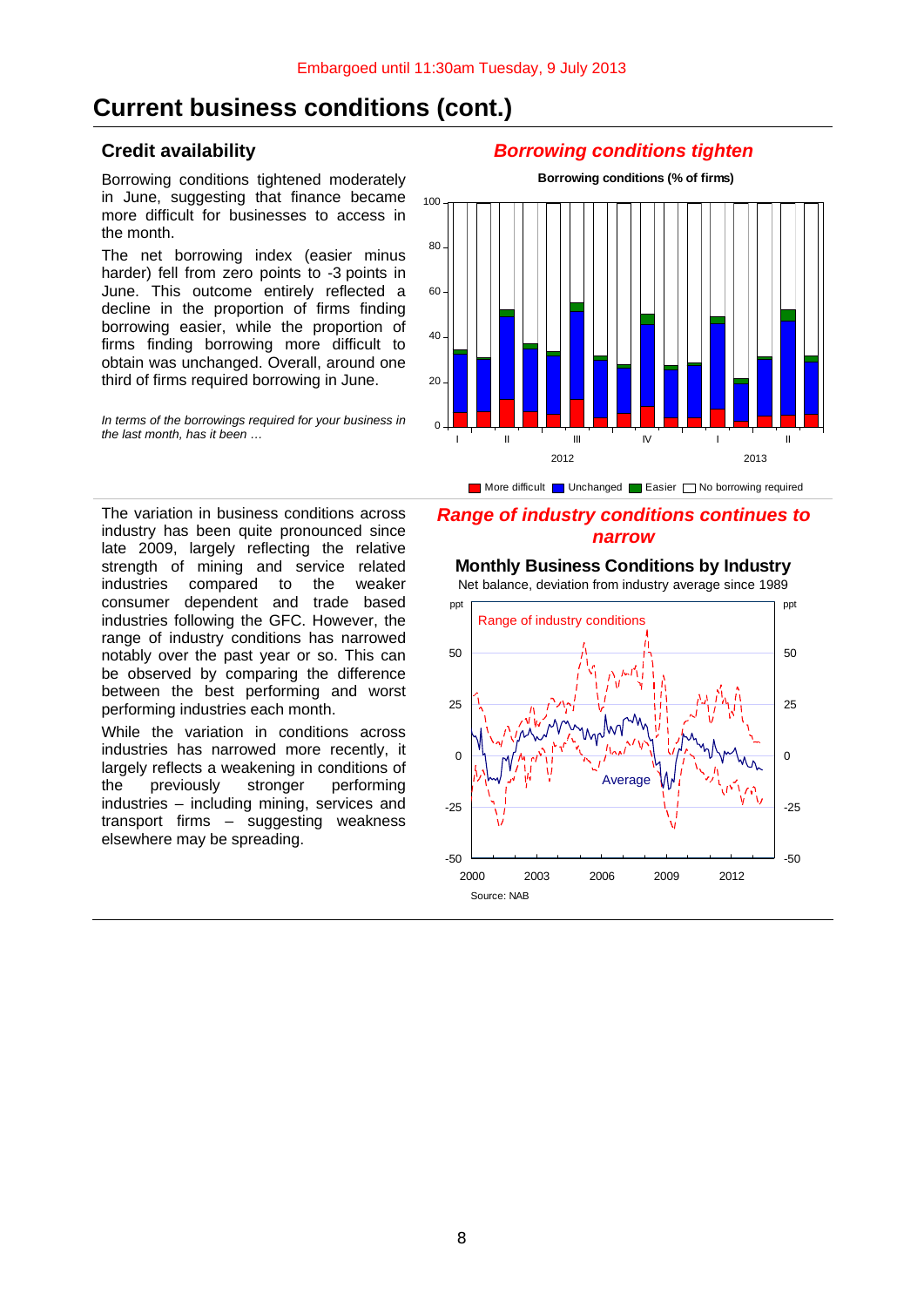#### Business confidence by industry (net balance): 3-month moving average -30  $-20$ -10  $\mathfrak{c}$  $10$ 20 30 II III IV I II III IV I II 2011 2012 2013 -- Mining -- Manuf -- Constn -30 -20 -10  $\overline{0}$ 10 20 30 II III IV I II III IV I II 2011 2012 2013 Retail —— Wsale —— Transp -30 -20 -10  $\overline{0}$ 10 20 30 II III IV I II III IV I II 2011 2012 2013 Fin, bus, prop -- Rec, pers Business conditions by industry (net balance): 3-month moving average -30  $-20$ -10  $\epsilon$ 10 20 30 40 II III IV I II III IV I II 2011 2012 2013 Mining - Manuf - Constn -30 -20 -10  $\Omega$ 10 20 30 40 II III IV I II III IV I II 2011 2012 2013 -- Retail -- Wsale -- Transp -30 -20 -10  $\Omega$ 10 20 30 40 II III IV I II III IV I II 2011 2012 2013 Fin, bus, prop -- Rec, pers Business confidence by state (net balance): 3-month moving average -30  $-20$  $-10$  $\overline{c}$ 10 20 30 II III IV I II III IV I II 2011 2012 2013  $-$ Australia  $-$  NSW  $-$  VIC -30 -20 -10  $\overline{0}$ 10 20 30 II III IV I II III IV I II 2011 2012 2013 - Australia -- QLD -- WA -30 -20 -10 0 10 20 30 II III IV I II III IV I II 2011 2012 2013 Australia -- SA -- TAS Business conditions by state (net balance): 3-month moving average -40  $-30$ -20 -10 0 10 20 II III IV I II III IV I II 2011 2012 2013  $-$  Australia  $-$  NSW  $-$  VIC -40 -30 -20 -10  $\overline{0}$ 10 20 II III IV I II III IV I II 2011 2012 2013 - Australia -- QLD -- WA -40 -30  $-20$ -10 0 10 20 II III IV I II III IV I II 2011 2012 2013  $-$  Australia  $-$  SA  $-$  TAS

# **Industry sectors and states**